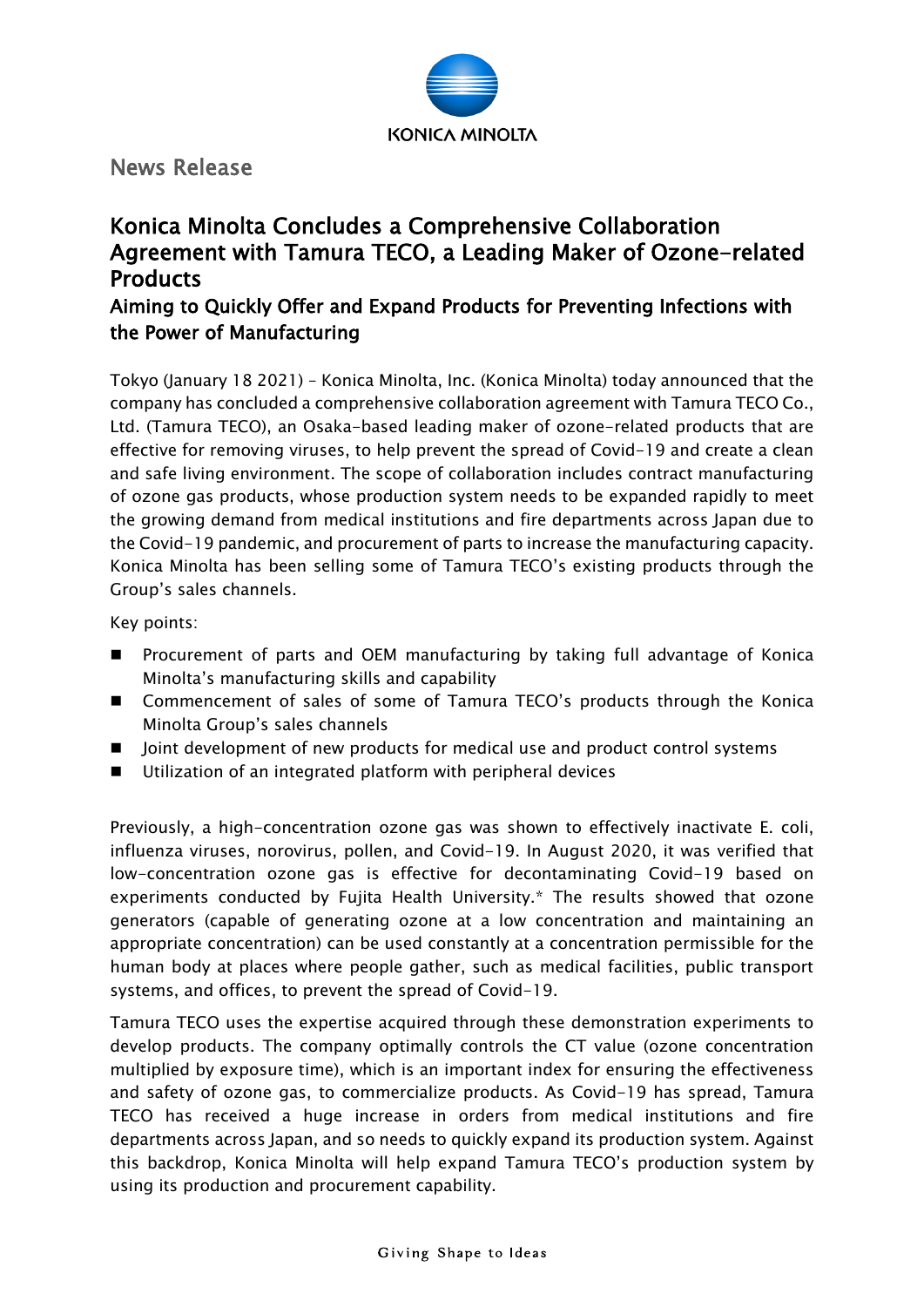The collaboration will study the possibility of jointly developing, manufacturing, and selling new products for medical use and using Konica Minolta's integrated platform in the future.

\*<https://www.fujita-hu.ac.jp/news/j93sdv0000007394.html> (Japanese)

#### Value Creation through Collaboration

## 1**.** Procurement of parts and contract manufacturing by taking full advantage of Konica Minolta's manufacturing capability

With the demand for ozone disinfection systems growing rapidly due to the spread of Covid-19, Tamura TECO is facing difficulties in supplying products, including procurement of parts and production. Tamura TECO and Konica Minolta already work as partners in procuring necessary parts to increase the manufacturing capacity of ozone-related products. Specifically, based on information from Tamura TECO about parts for ozone-related products and their suppliers, Konica Minolta supports Tamura TECO in procuring key parts and identifying new parts suppliers from the viewpoint of production technology. Konica Minolta is also considering the possibility of contract manufacturing at the new Mikawa site, which will start operation in May 2021.

## 2**.** Commencement of sales of some of Tamura TECO's existing products through Konica Minolta's sales channels

Konica Minolta has started to sell Tamura TECO's existing ozone gas products, which are suitable for offices and nursing care facilities, through the sales channels of its group companies.

#### 3**.** Joint development of new products for medical use and product control systems

Konica Minolta and Tamura TECO will work on a joint development project to remodel BACTECTOR, an existing ozone gas product manufactured by Tamura TECO, into a product for medical use. BACTECTOR is already used in various facilities, including schools, hospitals, long-term care and healthcare facilities for senior citizens, and station terminals. It has also been used in ambulances across Japan and delivered to public institutions. Konica Minolta's design expertise and production technology refined through the development of devices will be used to further increase reliability and reduce costs. Konica Minolta's IoT technology will also be utilized to enhance the functionality and accuracy of the product. The new ozone gas product for medical use to be jointly developed will be manufactured by Konica Minolta's group company. The two companies are also considering selling the product and providing services through Konica Minolta's global sales channels in the future.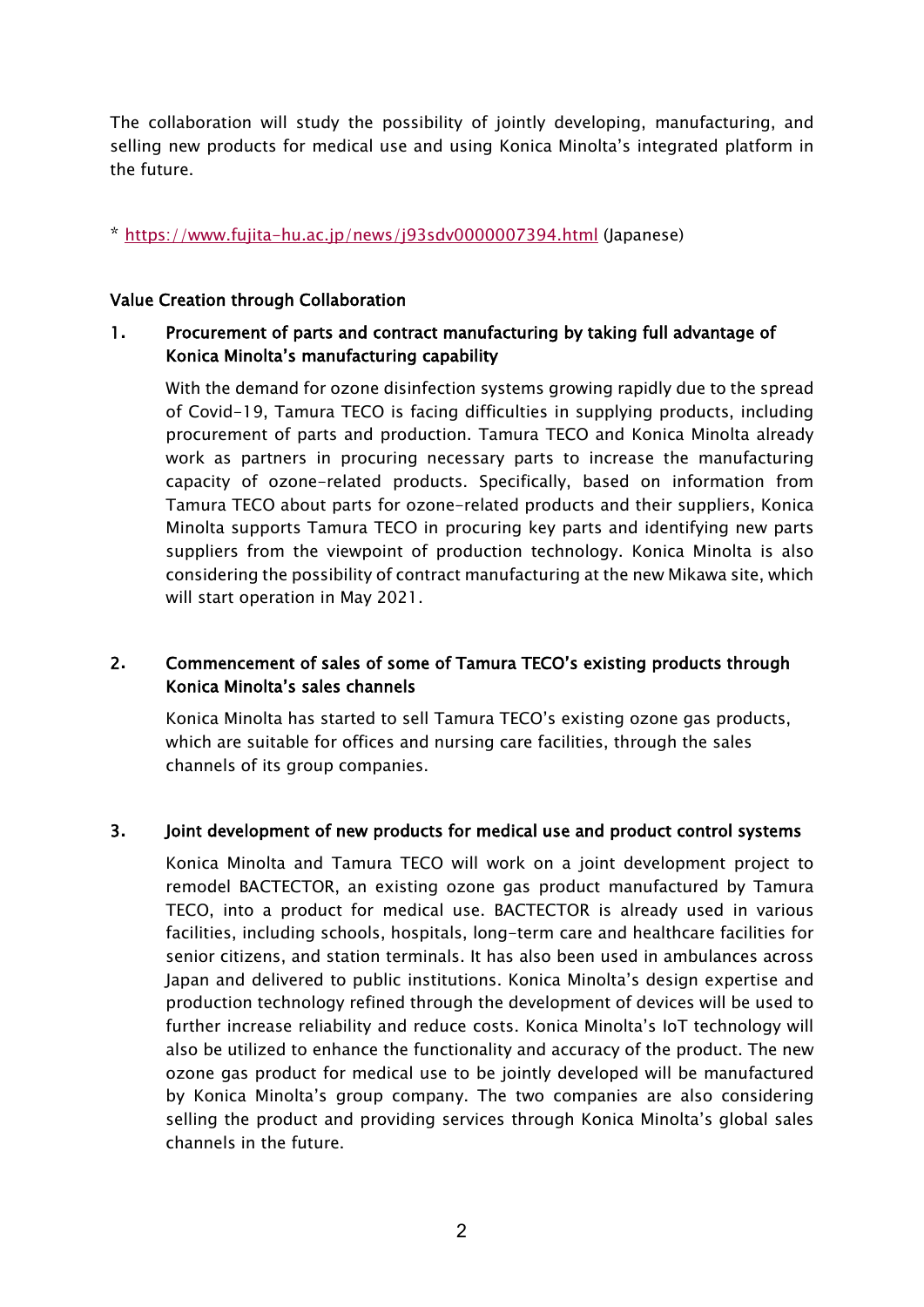#### 4**.** Utilization of an integrated platform with peripheral devices

Konica Minolta offers communication systems for medical use, such as the world's first sub-GHz wireless communication for medical vital sign monitoring, and integrated platforms such as the FORXAI image IoT platform. These solutions will be incorporated into Tamura TECO's products to offer new value, such as centralized management of equipment, higher efficiency by remote management, and optimized operation by using data.

Konica Minolta is committed to improving its corporate value by addressing social challenges toward 2030 and beyond, such as improving fulfillment in work and corporate dynamism, supporting healthy, high-quality living, ensuring the security and safety of society, effectively utilizing limited resources, and addressing climate change, by increasing intangible assets and business competitiveness through digital transformation (DX) and by constantly offering value to customers and society. In its unique value creation process, Konica Minolta aims to attain "people-centric pursuit of motivation and satisfaction in life" and "realization of a sustainable society" at the highest level.

###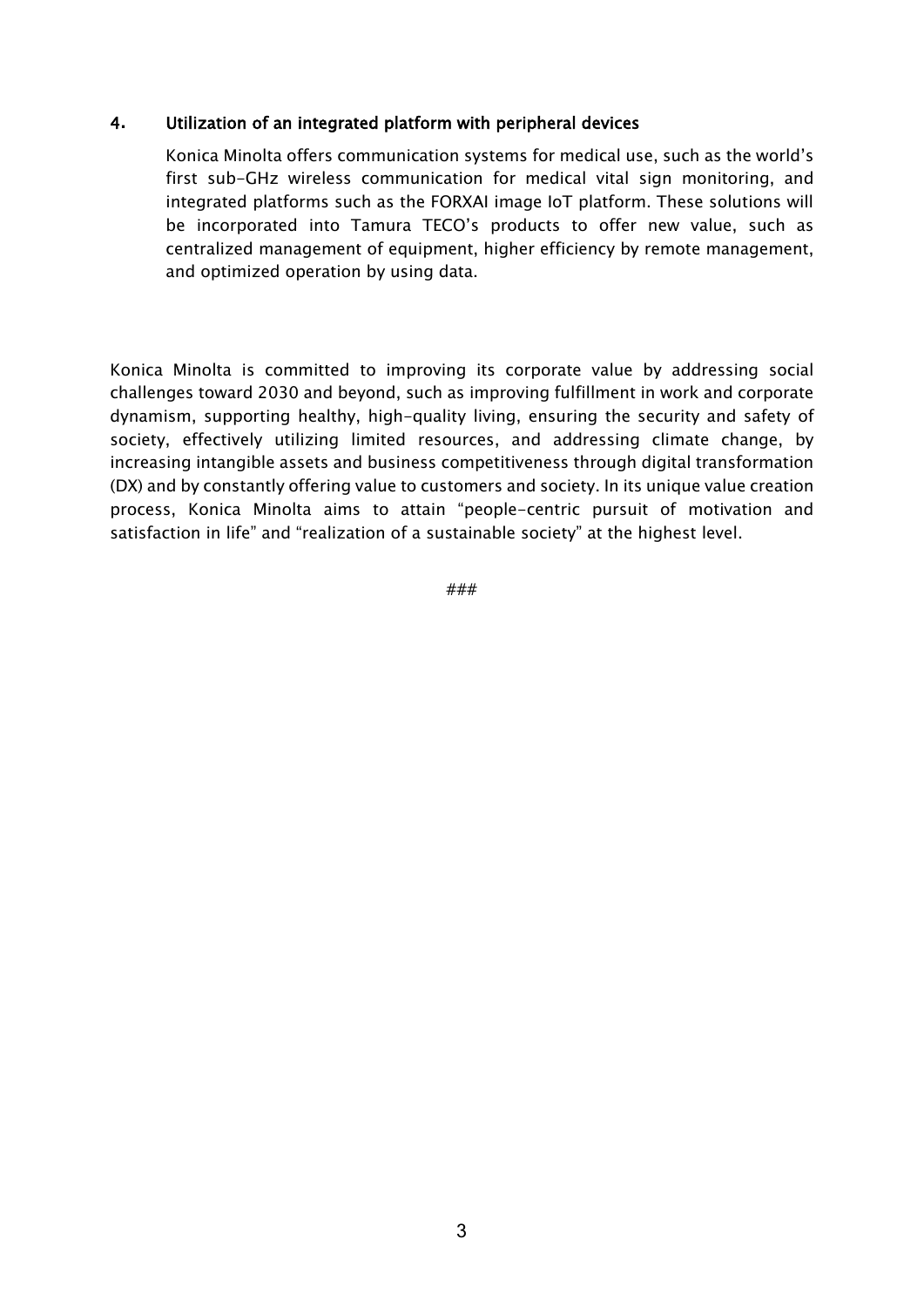## Supplemental Information

## Disinfection Using Ozone Gas

## 1. Characteristics of ozone gas used for disinfection

Viruses and bacteria are thought to spread through droplet infection, airborne infection, and contact infection. By using ozone gas, it is possible to disinfect an entire space inexpensively and easily.

- 1. Strong disinfection ability: The disinfection ability of ozone gas is about six times higher than that of chlorine. Ozone gas is not persistent and is reduced to oxygen after reaction.
- 2. Spread of gas to the corners: The entire space and areas that are difficult to reach can be disinfected.
- 3. Ozone derived from air: It is unnecessary to replenish chemicals because ozone is derived from air, whereas hydrogen peroxide requires air and water.
- 4. Small and compact: The ozone generator is relatively small and does not require high energy.

High-concentration ozone harmful to the human body: At high concentrations, ozone is

| <b>Item</b>                                                            | <b>Hydrogen peroxide</b> | <b>Ozone</b>                                | <b>Ethylene oxide</b>   | <b>Formaldehyde</b>     | <b>Chlorine dioxide</b> |
|------------------------------------------------------------------------|--------------------------|---------------------------------------------|-------------------------|-------------------------|-------------------------|
| Decontamination<br>performance<br>(against spore-<br>forming bacteria) | O                        | $\circ$                                     | Ω                       |                         | ∩                       |
| Decontamination<br>performance<br>(against chemicals)                  | O                        | $\circ$                                     |                         |                         |                         |
| Influence on<br>equipment                                              | ∩                        | Ω                                           | ∩                       | O                       | х                       |
| Influence on the<br>human body                                         |                          |                                             |                         | (Carcinogenicity)       |                         |
| <b>Treatment to ensure</b><br>safety<br>(processing time)              | С                        | $\circ$                                     | (Processing time: long) | (Processing time: long) |                         |
| Overall evaluation                                                     | O<br>$\sim$ $\sim$       | ∩<br>$\cdots$<br>$\sim$ 100 $-$<br>$\cdots$ | x                       | X                       | X                       |

〇: Good, △: Depending on the conditions, X: Not good

harmful to the human body and animals. For quick disinfection, it is necessary to use high-concentration ozone with no people present. Low-concentration ozone disinfection, in which the unpleasant smell of ozone is not perceived, is already used in hospitals, offices, and schools. Thus, there are the following two types of application.

(1) Generating high-concentration zone, which is harmful to the human body, in an unmanned environment for sterilization

(2) Constantly generating low-concentration ozone, which is not harmful to the human body, in a manned environment to minimize the infection risk

Many local governments in Japan subsidize the purchase of ozone generators.

#### 2. Covid-19 disinfection effect by high-concentration ozone gas

In May 2020, the Nara Medical University issued a press release stating that Covid-19 was inactivated by ozone gas. It was previously known that ozone generators capable of killing airborne viruses at the cellular level are effective against influenza viruses, norovirus, and E. coli. It was verified that ozone gas is also effective for Covid-19.

[\(http://www.naramed-u.ac.jp/university/kenkyu-](http://www.naramed-u.ac.jp/university/kenkyu-sangakukan/oshirase/r2nendo/ozon.html)

[sangakukan/oshirase/r2nendo/ozon.html](http://www.naramed-u.ac.jp/university/kenkyu-sangakukan/oshirase/r2nendo/ozon.html) Japanese)